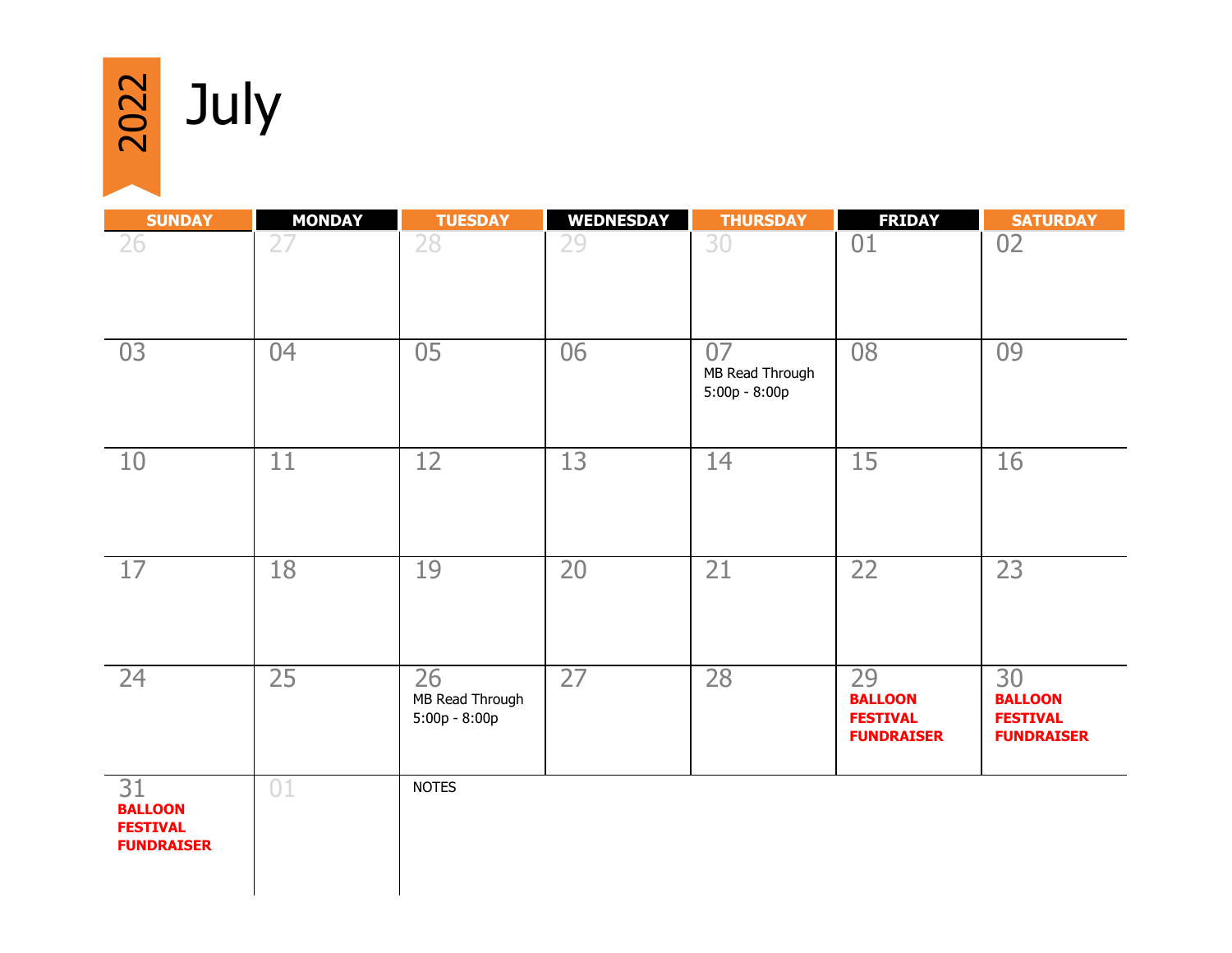

## al August

| <b>SUNDAY</b> | <b>MONDAY</b>                              | <b>TUESDAY</b>                             | <b>WEDNESDAY</b>                           | <b>THURSDAY</b>                            | <b>FRIDAY</b>                              | <b>SATURDAY</b> |
|---------------|--------------------------------------------|--------------------------------------------|--------------------------------------------|--------------------------------------------|--------------------------------------------|-----------------|
| 31            | 01                                         | 02                                         | 03                                         | 04                                         | 05                                         | 06              |
| 07            | 08                                         | 09                                         | 10<br><b>4H FAIR</b><br><b>FUNDRAISER</b>  | 11<br><b>4H FAIR</b><br><b>FUNDRAISER</b>  | 12<br><b>4H FAIR</b><br><b>FUNDRAISER</b>  | 13              |
| 14            | 15<br><b>Band Camp</b><br><b>Times TBD</b> | 16<br><b>Band Camp</b><br><b>Times TBD</b> | 17<br><b>Band Camp</b><br><b>Times TBD</b> | 18<br><b>Band Camp</b><br><b>Times TBD</b> | 19<br><b>Band Camp</b><br><b>Times TBD</b> | 20              |
| 21            | 22                                         | 23<br><b>Band Camp</b><br><b>Times TBD</b> | 24<br><b>Band Camp</b><br><b>Times TBD</b> | 25<br><b>Band Camp</b><br><b>Times TBD</b> | 26                                         | 27              |
| 28            | 29                                         | 30<br><b>Band Camp</b><br><b>Times TBD</b> | 31<br><b>Band Camp</b><br><b>Times TBD</b> | 01                                         | 02                                         | 03              |
| 04            | 05                                         | Notes:                                     |                                            |                                            |                                            |                 |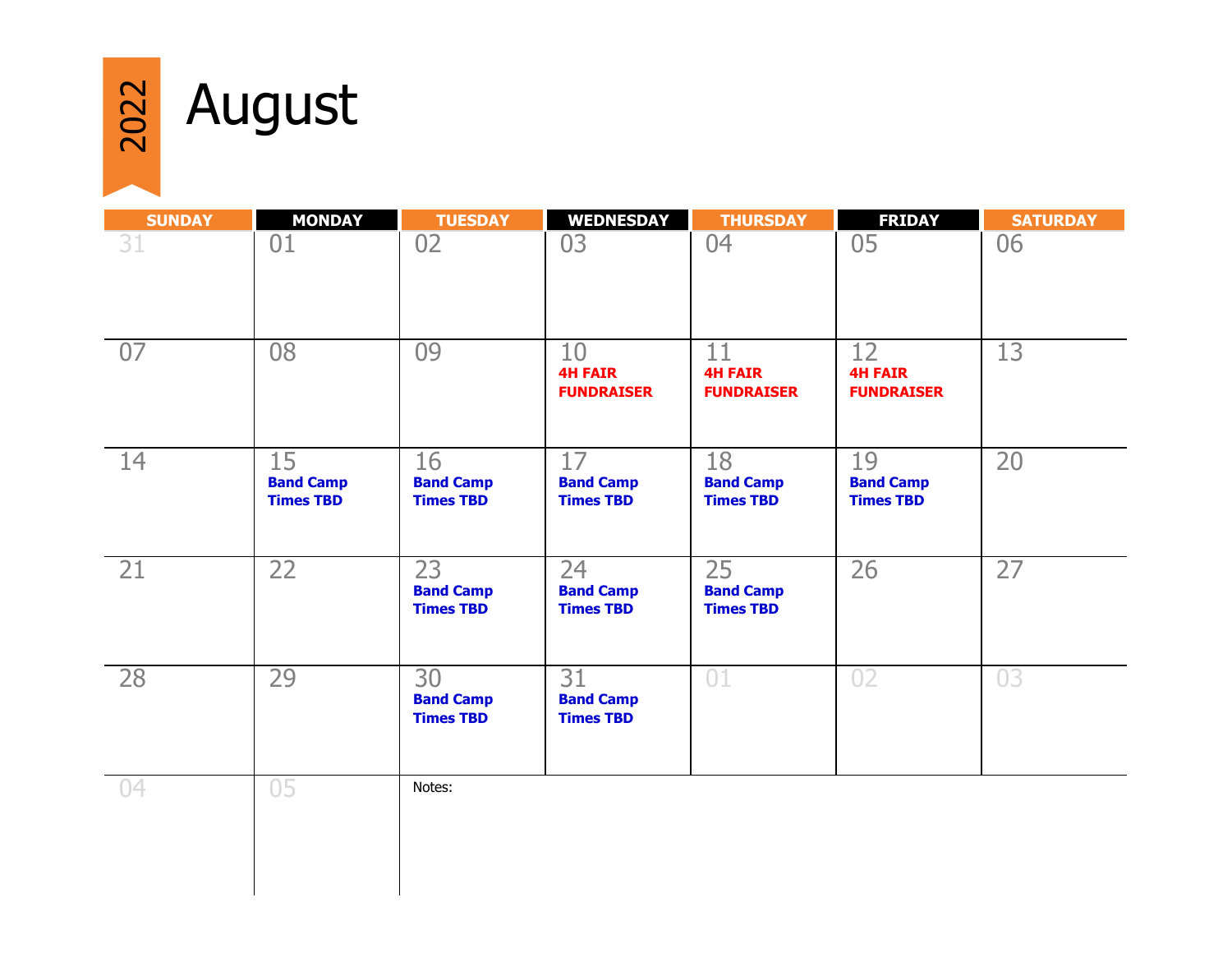

## a September

| <b>SUNDAY</b>   | <b>MONDAY</b> | <b>TUESDAY</b> | <b>WEDNESDAY</b> | <b>THURSDAY</b> | <b>FRIDAY</b> | <b>SATURDAY</b>                              |
|-----------------|---------------|----------------|------------------|-----------------|---------------|----------------------------------------------|
| 28              | 29            | 30             | 31               | 01              | 02            | 03                                           |
| 04              | 05            | 06             | 07               | 08              | 09            | 10                                           |
| 11              | 12            | 13             | 14               | 15              | 16            | 17                                           |
| 18              | 19            | 20             | 21               | 22              | 23            | 24<br>MB Competition at<br>Hunterdon Central |
| 25              | 26            | 27             | 28               | 29              | 30            | 01                                           |
| $\overline{0}2$ | 03            | Notes:         |                  |                 |               |                                              |